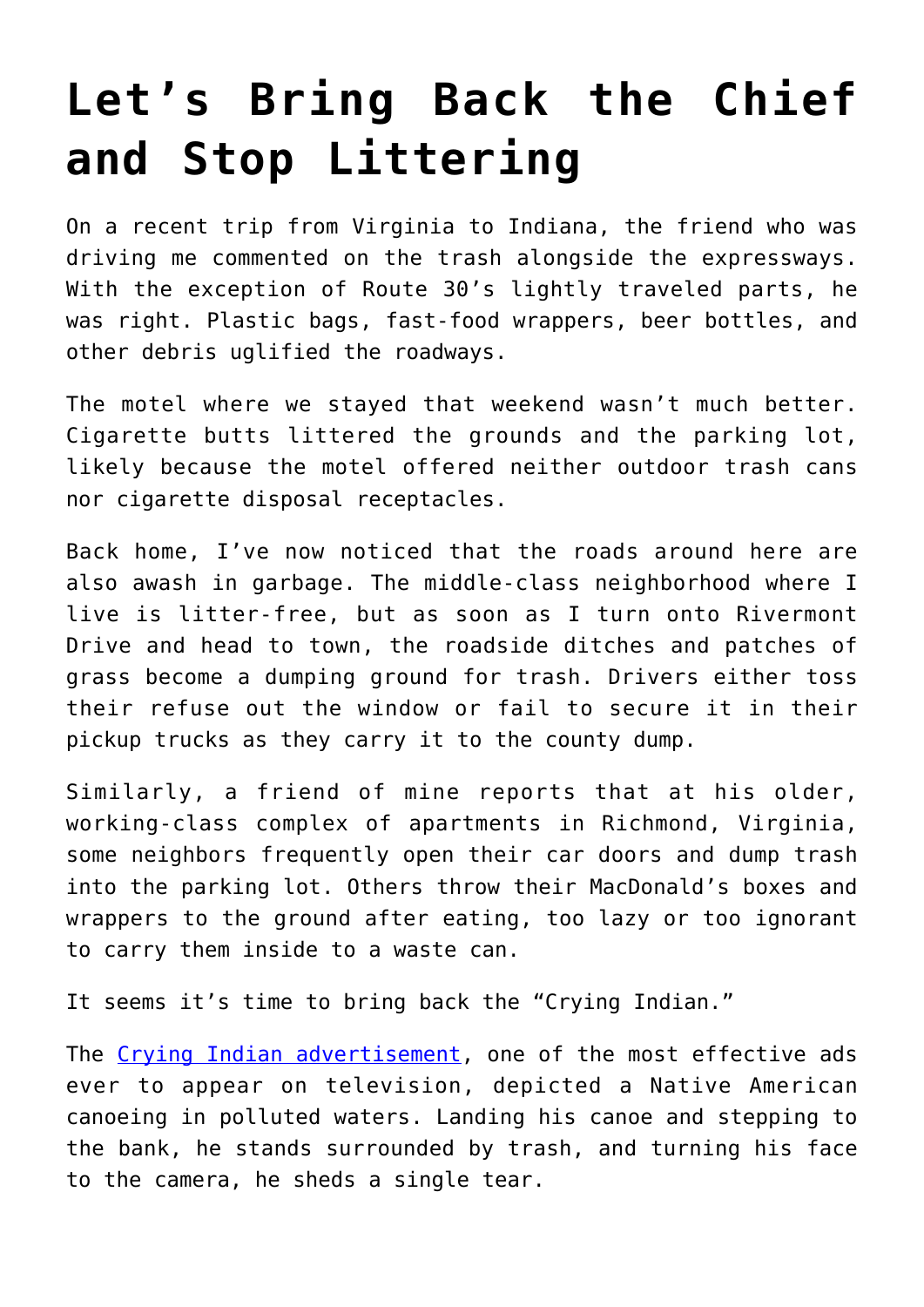"Some people have a deep, abiding respect for the natural beauty that was once this country. And some people don't," the ad said. "People start pollution. People can stop it."

Such a lesson is now forgotten, judging from Elizabeth Cogar's *Rappahannock Record* [article on the mounting litter problem.](https://rrecord.com/pick-it-up-litter-problem-is-mounting/) While government workers and volunteers do clean up roadside messes from time to time, picking up trash is only a temporary solution. Within days, the litter reappears.

Many places impose stiff fines for those caught littering, but catching these offenders, as one sheriff told Cogar, is virtually impossible. "That is a tough thing to do because most people are not going to toss anything out the window if they know a patrol car is close by."

Cogar also spoke with Ben Lewis, a government official who supervises people convicted of misdemeanors and sentenced to perform community service by picking up trash. "The behavior [of the litterers] has to change," Lewis said. "It's a cultural thing. If you grow up seeing your parents throw trash out of the car and that's what your family does, then you're going to do it and your children will, too."

I think Lewis just nailed the problem. So here's a possible solution.

Suppose instead of teaching our students critical race theory—which divides them—we unite them behind an anti-litter campaign. School officials could put up anti-littering posters in the hallways. Teachers could offer reminders throughout the school year that pitching your trash into the streets and parks makes America ugly. Even better, once or twice a year, kids might spend an afternoon cleaning up the trash around their schools or in nearby parks. Once they understand the consequences of tossing that fast-food rubbish out the car window, they might bring that lesson home to their parents.

Here's a program—inexpensive, simple, and with little burden